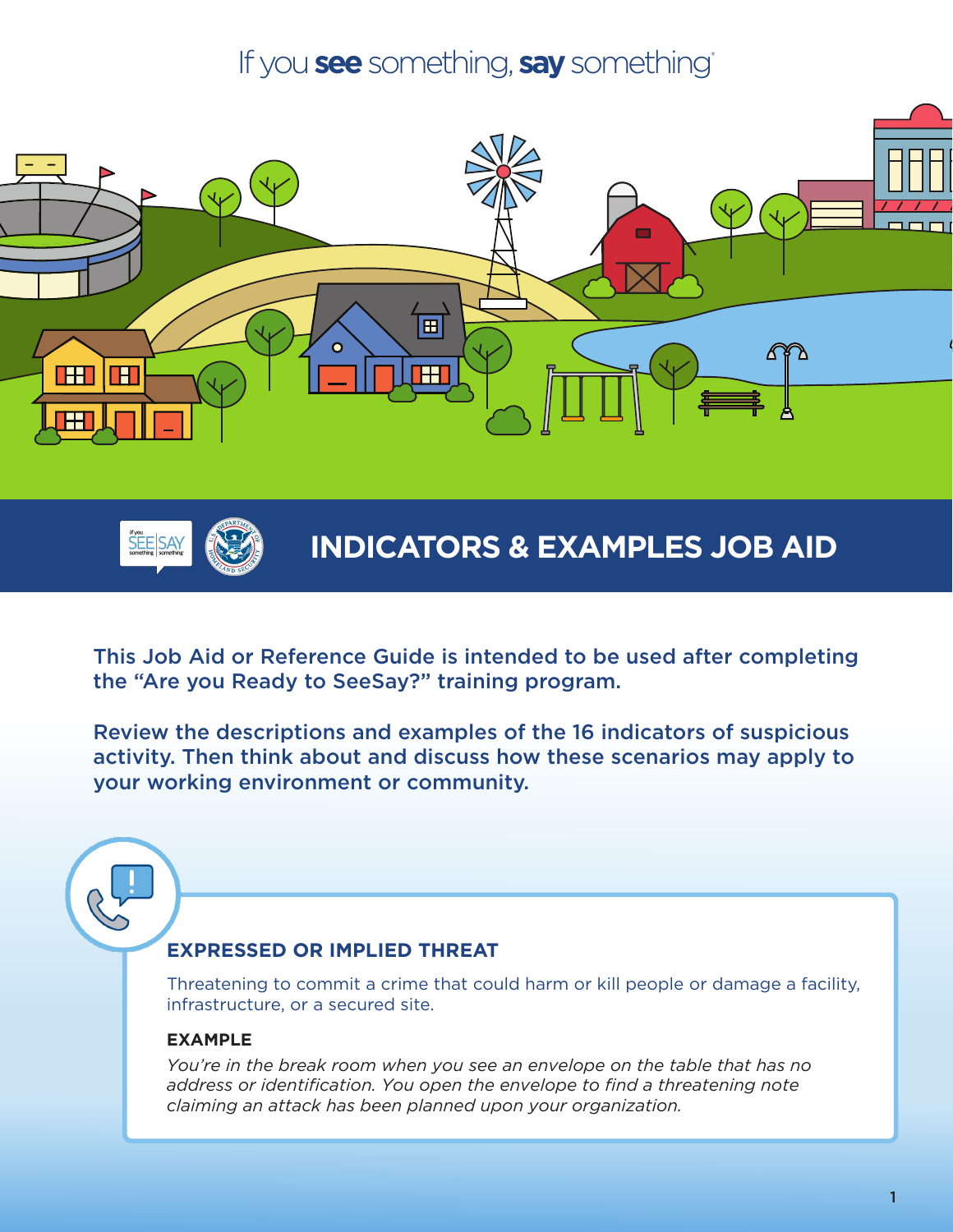



Demonstrating unusual or prolonged interest in facilities, buildings, or infrastructures beyond mere casual (e.g., tourists) or professional (e.g., engineers) interest and in a manner that would arouse suspicion of terrorism or other criminality in a reasonable person.

#### **EXAMPLE**

*While walking toward the employee only entrance, you notice someone in a parked car with binoculars. When you leave, the car is still there.* 

## **PHOTOGRAPHY**

Taking pictures or videos of people, facilities, buildings, or infrastructures in an unusual or covert manner.

## **EXAMPLE**

*You witness someone outside of your office building taking video of the security cameras, access points, and staff.* 



## **THEFT/LOSS/DIVERSION**

Stealing or diverting something associated with a facility/infrastructure or secured protected site (e.g., badges, uniforms, identification, emergency vehicles, technology, or proprietary documents).

## **EXAMPLE**

*You go into the back office to sign out at the end of your shift and you notice that the safe that held extra employee uniforms, badges, and keys has been broken into.*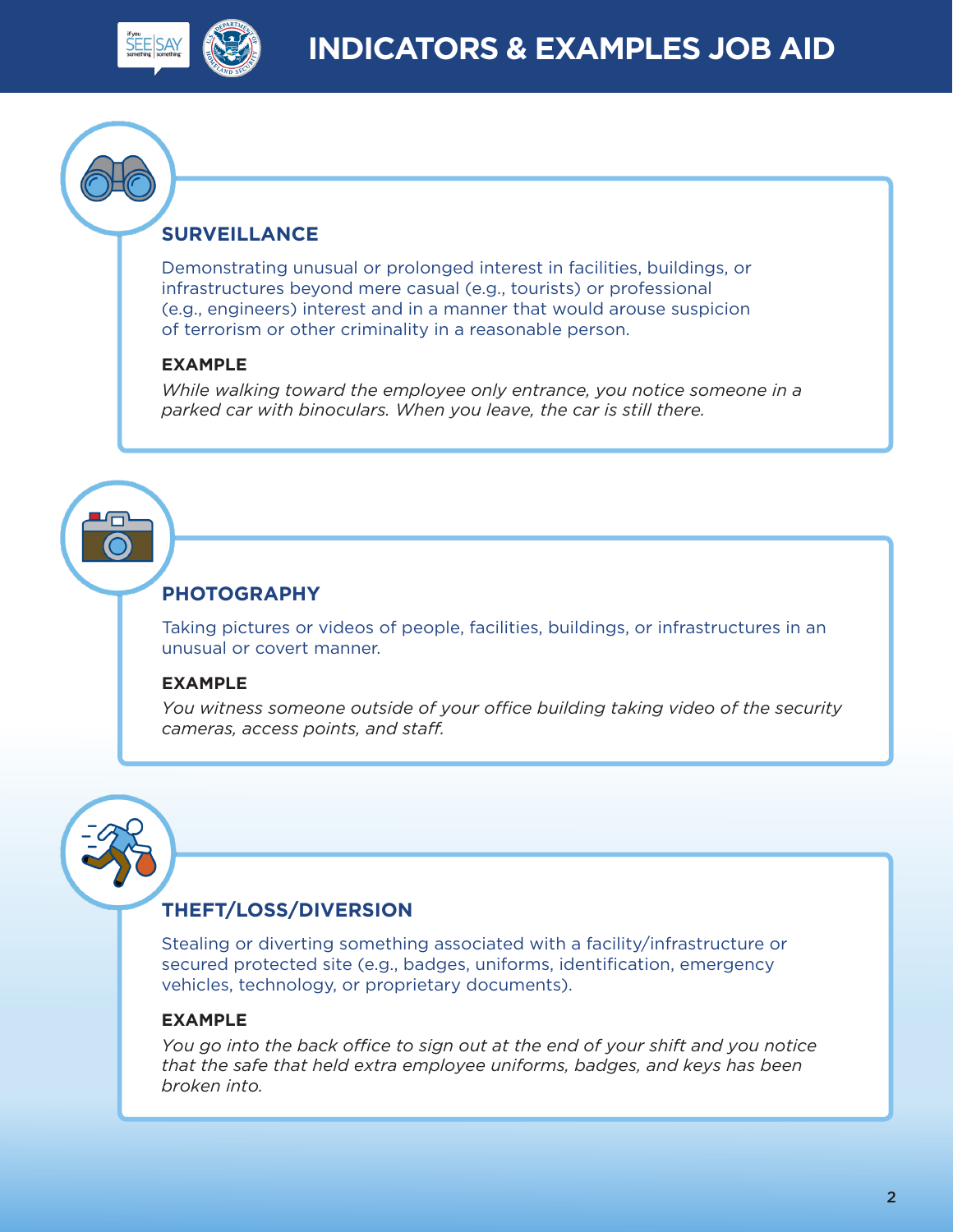

## **TESTING OR PROBING OF SECURITY**

Deliberate interactions with, or challenges to, installations, personnel, or systems that reveal physical, personnel, or cybersecurity capabilities in a manner that would arouse suspicion of terrorism or other criminality in a reasonable person.

#### **EXAMPLE**

*You notice that a certain employee works late multiple nights a week. For safe measure, you decide to check the video from the security cameras on the nights he's stayed late and see the same employee testing and monitoring the security equipment.* 



### **AVIATION ACTIVITY**

Operating or interfering with the operation of an aircraft that poses a threat of harm to people and property.

#### **EXAMPLE**

*Federal air traffic control personnel reported two separate laser beam cockpit illumination incidents involving different commercial airliners occurring at night and during the take-off phase of flight. The reports revealed that the laser beam in both incidents originated from the same general geographic area, near a major airport on the East Coast. These findings indicate the likelihood of purposeful acts by the same individual.*

#### **BREACH/ATTEMPTED INTRUSION**

Unauthorized personnel attempting to enter or actually entering a restricted area, secured protected site, or nonpublic area. Impersonation of authorized personnel (e.g., police/security officers, janitor, or other personnel).

#### **EXAMPLE**

*Before a sports event, the security team finds an individual impersonating a security officer and attempting to enter a secured area of the arena.*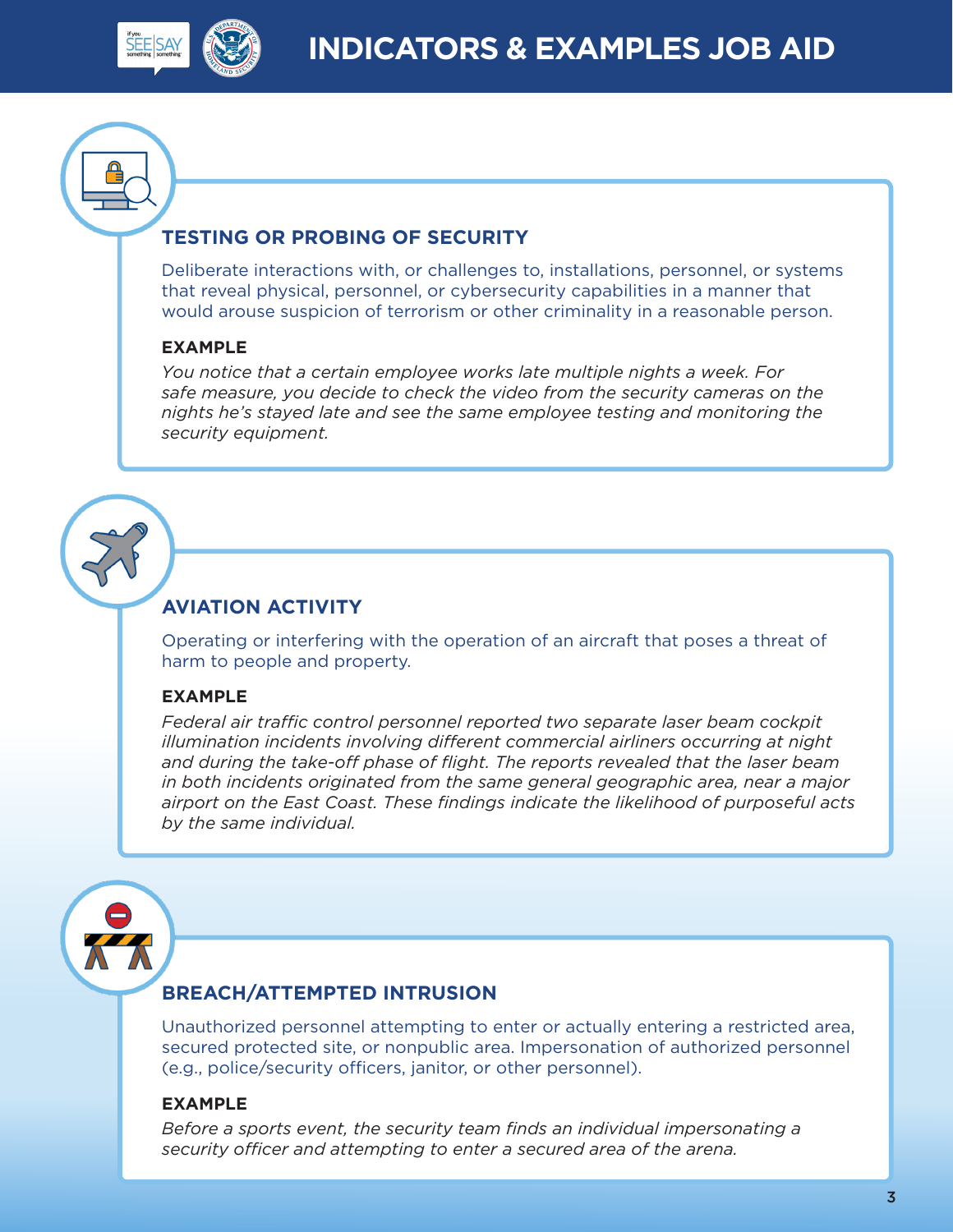



## **ACQUISITION OF EXPERTISE**

Attempts to obtain or conduct training or otherwise obtain knowledge or skills in security concepts, military weapons or tactics, or other unusual capabilities in a manner that would arouse suspicion of terrorism or other criminality in a reasonable person.

## **EXAMPLE**

*During one of your shifts, you overhear two people in the lobby discussing how to recruit individuals from a known terrorist organization to help carry out an attack on the building.*



## **ELICITING INFORMATION**

Questioning individuals or otherwise soliciting information at a level beyond mere curiosity about a public or private event or particular facets of a facility's or building's purpose, operations, security procedures, etc., in a manner that would arouse suspicion of terrorism or other criminality in a reasonable person.

## **EXAMPLE**

*You overhear an employee continuously probe the security chief about weapons and other dangerous machinery and asks very detailed, specific questions.* 

## **MISREPRESENTATION**

Presenting false information or misusing insignia, documents, and/or identification to misrepresent one's affiliation as a means of concealing possible illegal activity.

## **EXAMPLE**

*During the hiring process for a new employee, you realize that the potential hire's identification documents, including passport and driver's license, are fake.*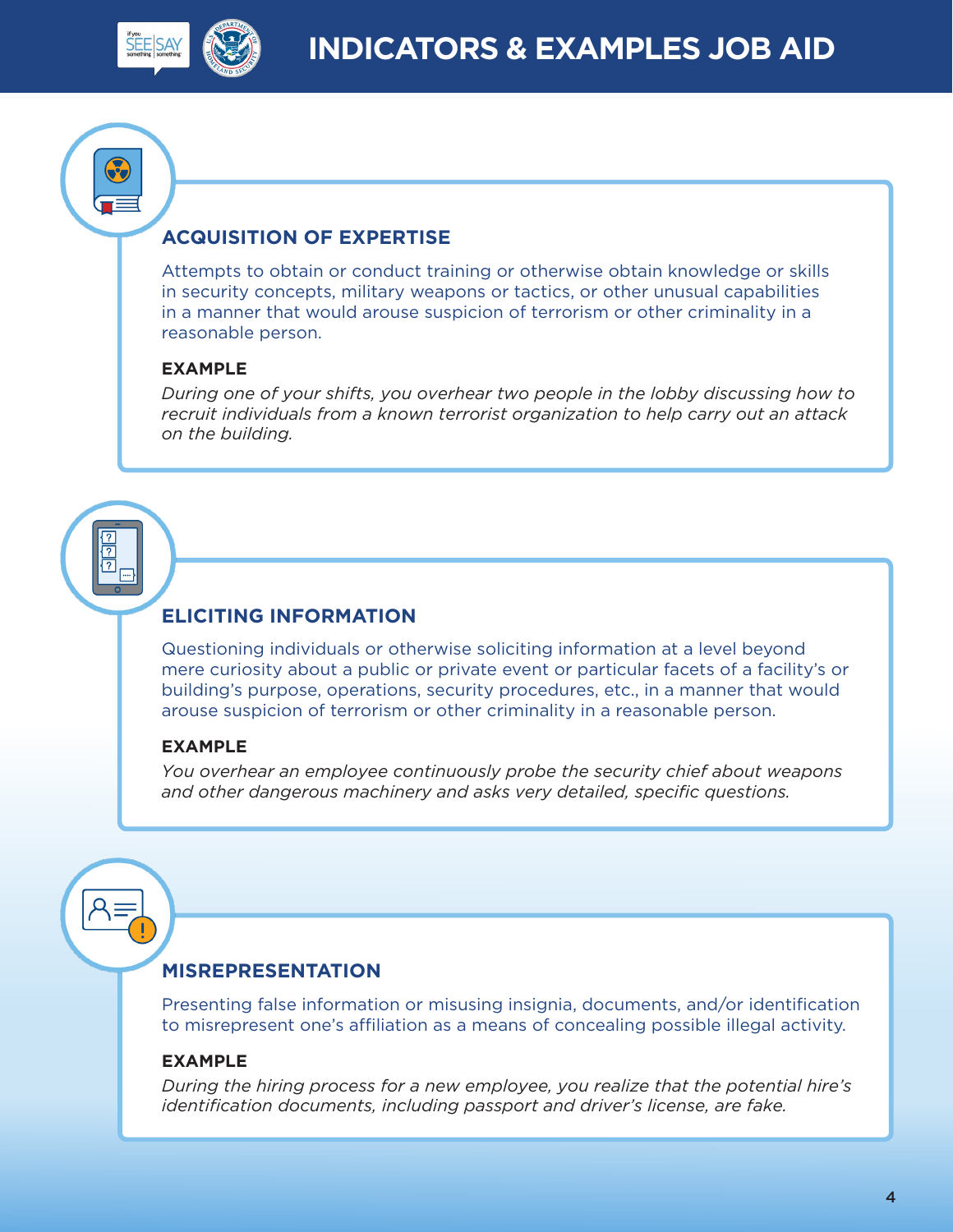



Compromising or attempting to compromise or disrupt an organization's information technology infrastructure.

#### **EXAMPLE**

*You receive a call that someone has hacked your organization's database that stores credit card numbers, employee Social Security numbers, and other sensitive information.* 

## **RECRUITING/FINANCING**

Providing direct financial support to operations teams and contacts or building operations teams and contacts; compiling personnel data, banking data, or travel data in a manner that would arouse suspicion of terrorism or other criminality in a reasonable person.

#### **EXAMPLE**

*While taking trash to the dumpster, you overhear two employees in the parking lot talking about exchanging money for personal data.* 

## **SABOTAGE/TAMPERING/VANDALISM**

Damaging, manipulating, defacing, or destroying part of a facility/infrastructure or secured protected site.

#### **EXAMPLE**

*You notice that there has been a deliberate removal of all sensors in the screening machines guests walk through when entering the event venue.*